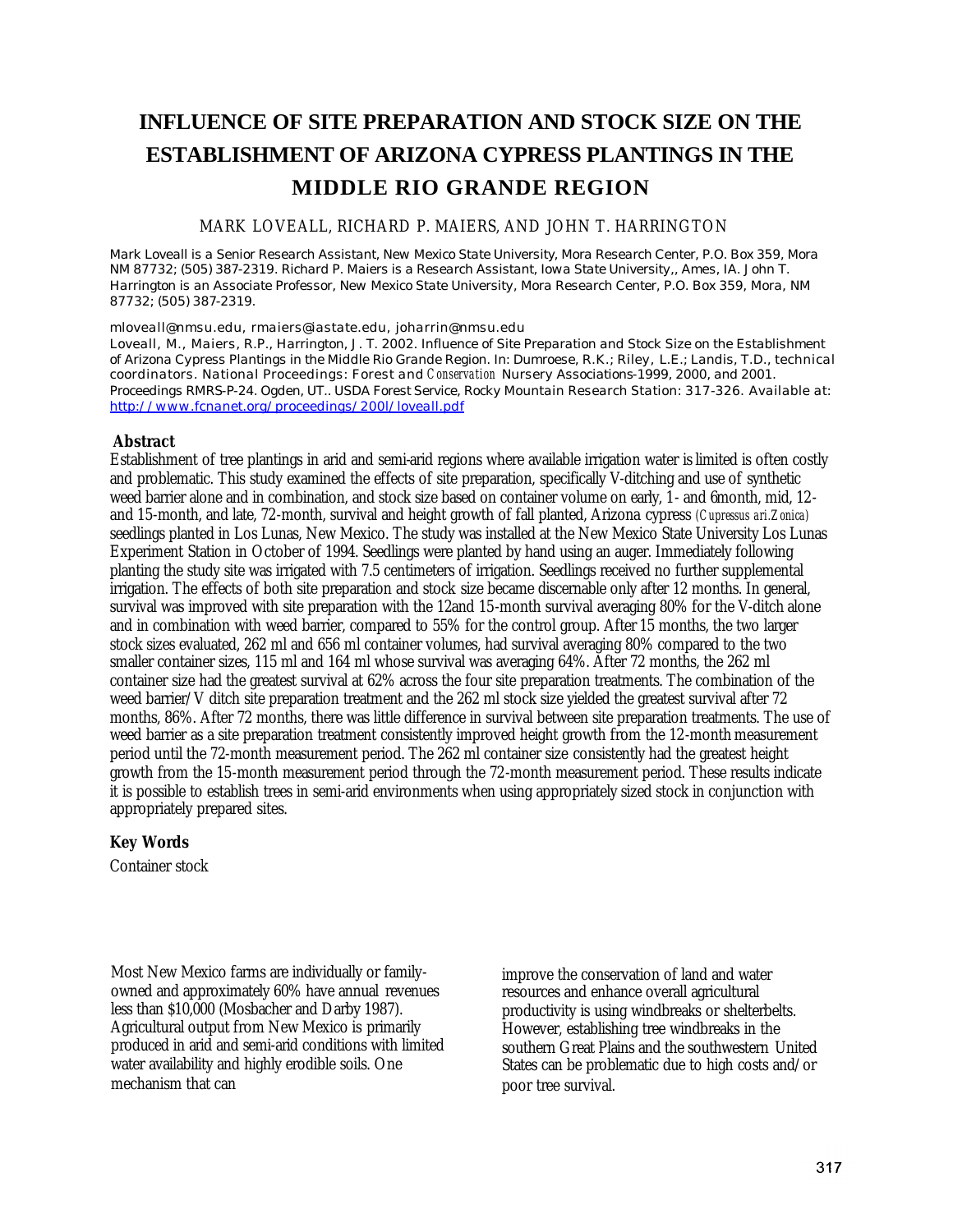Several factors can influence the success of tree plantings in the southwestern U. S., including site preparation methods and type of planting stock. Poor site preparation and post-planting maintenance have been significant contributors to planting failures in the Great Plains (Nickerson 1990). The influence of planting stock size on outplanting performance has been well investigated for bare-root stock (Mexal and Landis 1990); however studies on the influence of stock type on outplanting performance are not as abundant.

A recommended approach for windbreak establishment in arid and semi-arid regions of New Mexico involves planting container grown seedlings in a prepared V-ditch covered with a woven weed barrier and providing supplemental irrigation following planting. Although this approach helps ensure survival during periods of drought, it is cost prohibitive for most landowners.

This study examined the influence of four site preparation techniques and four planting stock sizes on Arizona cypress *(Cupressus arizonica)* windbreak establishment in the Middle Rio Grande Valley agricultural region. Site preparation treatments were V-ditch, weed barrier, V-ditch and weed barrier, and control. Arizona cypress grown in four container sizes, 115, 164, 262, and 656 ml root volume, were used to evaluate site preparation and planting stock size treatments.

#### **MATERIALS AND METHODS**

Arizona cypress seedlings were propagated at the New Mexico State University Forestry Greenhouse in Las Cruces, New Mexico under a standard production regime described by Harrington (1991). Four container sizes were used to obtain four stock size treatments: 115 ml RayLeach Conetainer, 164 ml Ray-Leach Conetainer, 262 ml Deepot, and 656 ml Deepot (Steuwe and Sons Inc., Corvallis, Oregon). The planting site was located at the New Mexico State University Los Lunas Agricultural Experiment Station in Los Lunas, New Mexico. Prior land use for this plot was a four-wing saltbush *(Atriplex canescens)*  seed production field from 1979 through 1994. Soil texture was a sandy clay loam (53% sand, 20% silt, and 27% clay).

Four site preparations evaluated in this study were a 2-meter wide V-ditch, a 2-meter wide synthetic

weed barrier, a 2-meter wide V-ditch with a 2meter wide synthetic weed barrier, and an undisturbed control. The synthetic weed barrier used in this study was a tightly woven synthetic burlap, which allowed water penetration but restricted weed growth. In the weed barrier alone plot, existing vegetation was mowed using a tractor mounted rotary mower. Residual saltbush stems and bushes were pulled to reduce the amount of air pockets between the weed barrier and the soil surface. After seedlings were planted, the weed barrier was laid over the planting area and incisions were made in the weed barrier and the seedling shoots pulled through the opening. A Vditch is a shallow (10 to 15 cm deep) trench with two tapering sides, each approximately 1meter wide. Seedlings are planted in the bottom of the trench. The V-ditch functions by directing the surface flow of water during heavy rain events to the bottom of the trench. The V-ditch treatment was installed using a tilting blade on a three-point hitch of a farm tractor. Each site preparation by seedling size treatment consisted of an 11-meter long by 2-meter wide plot. Ten seedlings were planted in each site preparation by container size treatment combination. Seedlings were planted using a handheld power auger with 7.5 cm diameter bit. Following site preparation and planting, the entire planting site received 7.5 cm of flood irrigation. No further irrigation was performed. Seedlings were planted in early October 1994. Survival and shoot height were measured at 6, 12, 15, and 72 months following outplanting. Survival was recorded as either dead or alive. Shoot height was measured to the nearest centimeter using a graduated plastic pole. Relative shoot height was computed by subtracting a seedling's height at time of planting from height at 72 months, and then dividing by height at planting.

The experimental design was a randomized complete block design with three blocks for each planting date by site preparation combination. The response unit was the individual seedling and the experimental unit was the average of the ten-tree row plot per treatment combination. Growth and survival data were analyzed with a general linear model (PROC GLM, SAS Institute, 1999). Means were compared using Tukey's Studentized Range (HSD) Procedure, which controls experiment-wise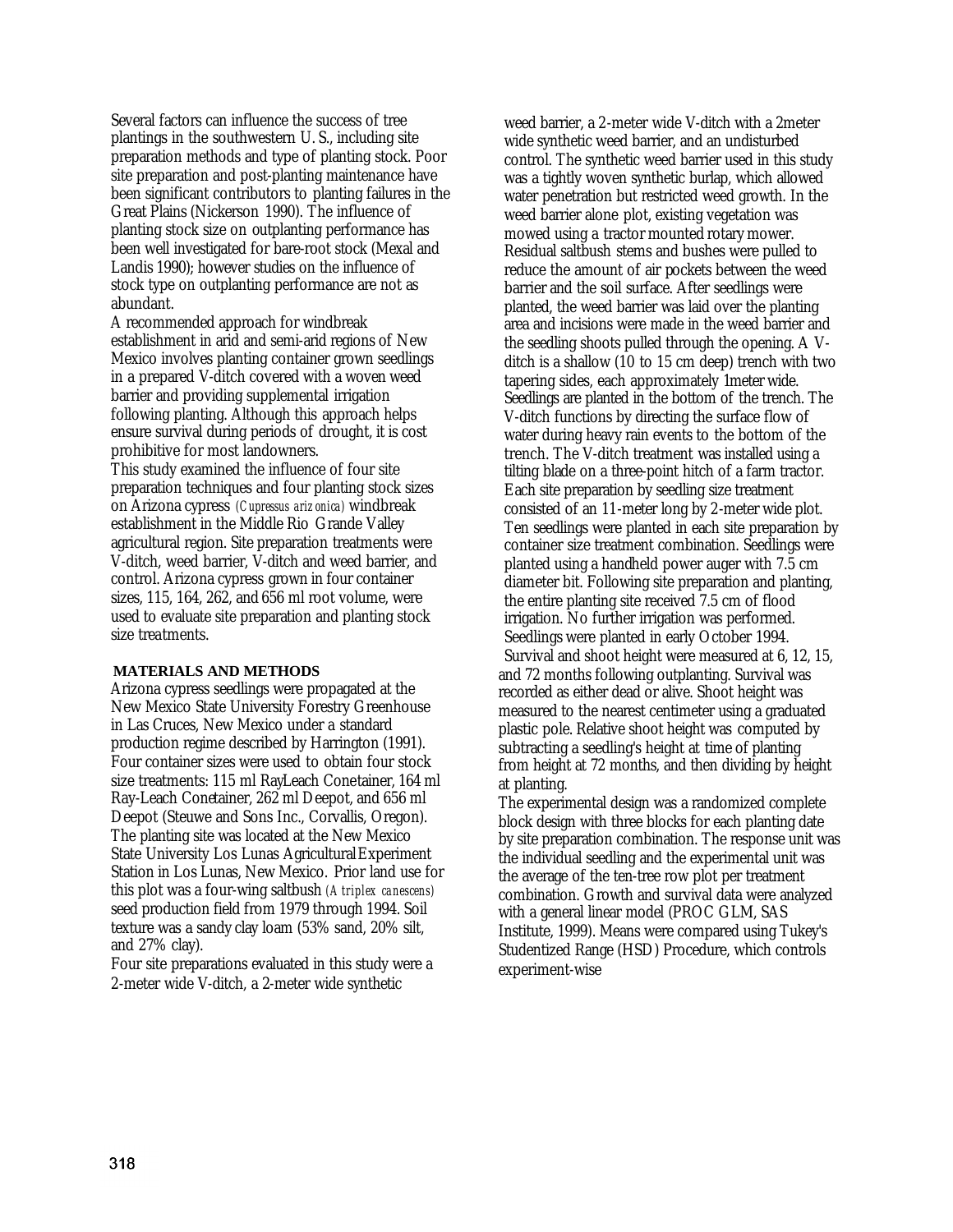error rates. Alpha values (a) of 0.05 or less were considered significant.

#### **RESULTS**

### **Survival**

Stock size did not influence 6 month survival but did influence survival at 12 and 72 months (Figure 1). At 12 months after planting, seedlings grown in the 164 ml containers had lower survival, 68%, compared to those produced in the other three sizes (mean = 86%). Survival decreased among seedlings regardless of container size from 12 to 72 months, but the amount of variability associated with the mortality increased in the seedlings produced in the 115 ml containers such that no difference between these seedlings and those produced in the 164 ml containers could be detected. At 72 months after planting, the seedlings produced in the 164 ml containers continued to exhibit lower survival (35%) than either those produced in the 262 or 656 ml size containers (> 50%), but was not different than

seedlings produced in the 115 ml containers (45%).

As was the case with stock size, differences in site preparation treatments were not detected until the end of the first growing season (12 months). After 12 months, survival among the control, weed barrier, and weed barrier/V-ditch site preparation treatments was similar, while the Vditch treatment had greater survival (92%) than either the control or weed barrier plots (Figure 2). Of all treatments, only the weed barrier/V-ditch treatment had greater survival (55%) than the untreated control, which had 35% survival at 72 months. Survival within the two less intensive treatments (control and V-ditch) declined more rapidly after 12 months than within the two weed barrier treatments. Mortality in the weed barrier treatment was less during the 12 month through 72 month interval than in non-weed barrier treatments (Figure 3). Trees within the V-ditch treatment had the highest mortality from 12 to 72 months comparable to the control mortality rate but higher than the mortality rates in the two weed barrier containing treatments.



Figure 1. Mean survival by stock size for Arizona cypress planted in fall 1994 at Los Lunas. Means with same letter groupings within each measurement period did not differ significantly at  $\alpha = 0.05$ .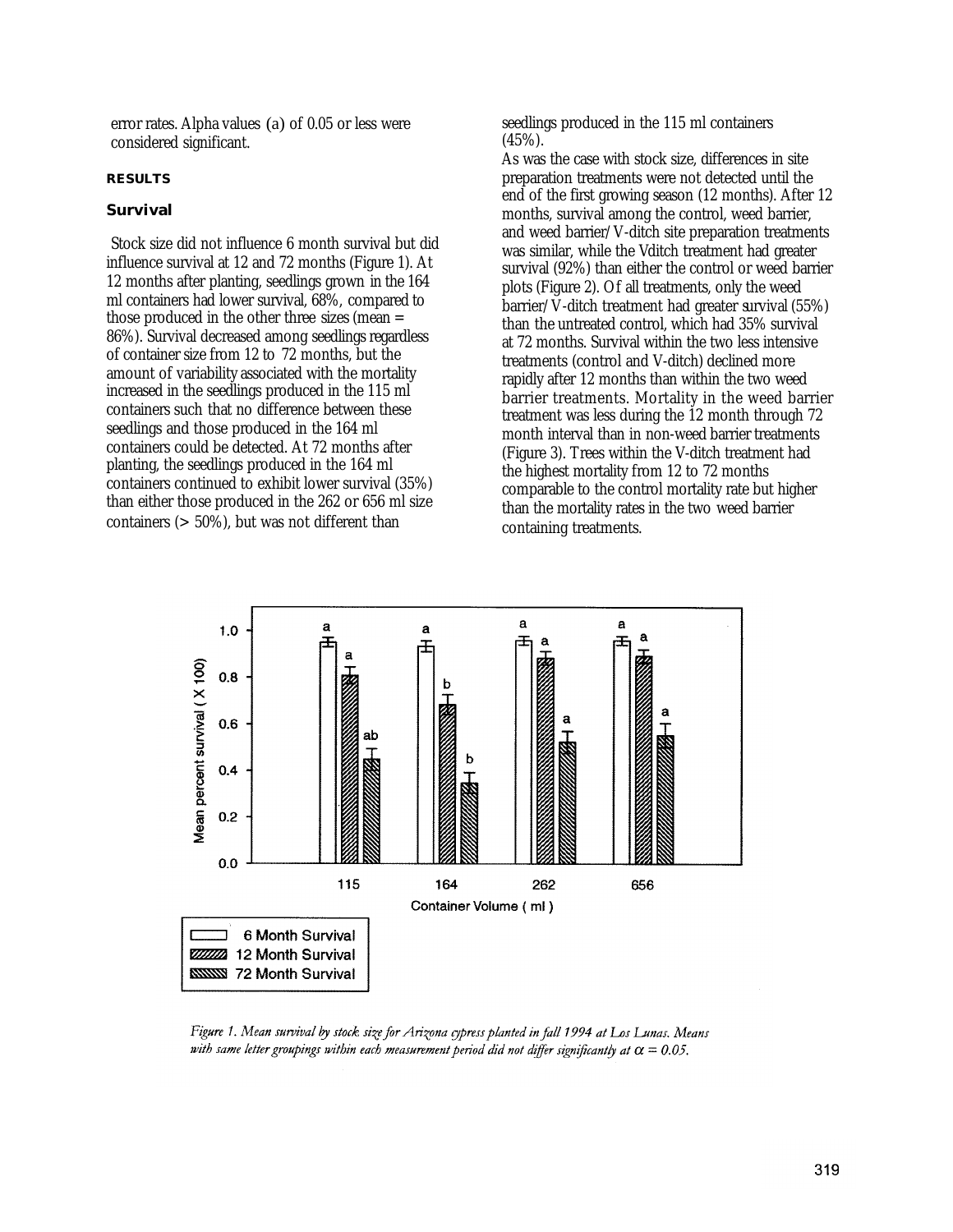

Figure 2. Mean survival by site preparation for Arizona cypress planted in Fall 1994 at Los Lunas. Means with same letter groupings did not differ significantly within each measurement period at  $\alpha = 0.05$ .



Figure 3. Proportion of 72-month mortality observed at 12 months by site preparation for the fall 1994 planting at Los Lunas. Mortality means for the 12 to 72 month growth period with same letter groupings did not differ significantly at  $\alpha = 0.05$ .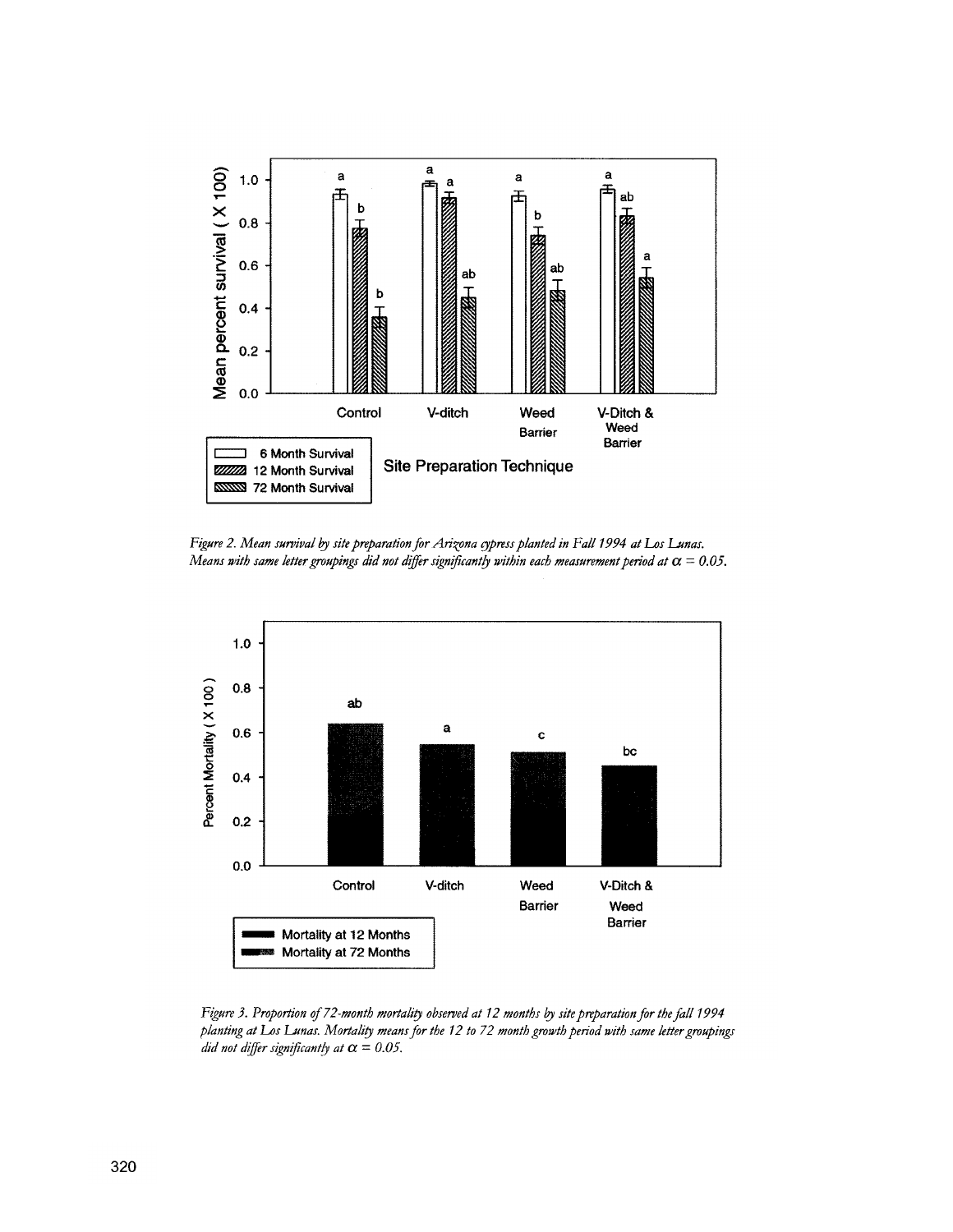| <b>Container Size (ml)</b>       |                         |           |                 |     |               |     |               |      |
|----------------------------------|-------------------------|-----------|-----------------|-----|---------------|-----|---------------|------|
|                                  | 115                     |           | 164             |     | 262           |     | 656           |      |
|                                  | Survival <sup>a</sup> % | $S.E^{b}$ | Survival<br>%   | S.E | Survival<br>% | S.E | Survival<br>% | S.E  |
| Control                          | 77cd                    | 7.8       | 67de            | 8.7 | 77cd          | 7.8 | 90abc         | 5.57 |
| V-Ditch                          | 83abcd                  | 6.9       | 97ab            | 3.3 | 90abc         | 5.6 | 97ab          | 3.33 |
| <b>Weed Barrier</b>              | 77 <sub>cd</sub>        | 7.8       | 53 <sub>e</sub> | 9.3 | 87abc         | 6.3 | 80bcd         | 7.43 |
| V-Ditch /<br><b>Weed Barrier</b> | 87abc                   | 6.3       | 57de            | 9.2 | 100a          | 0.0 | 90abc         | 5.57 |

Table 1. Twelve-month mean survival by site preparation and stock size for Arizona cypress planted in fall 1994 at Los Lunas.

<sup>a</sup> Percentages followed by the same letter are not significantly different at  $\alpha$  = 0.05.

 $b$  S.E. = Standard Error.

Table 2. Seventy-two-month mean survival by site preparation and stock size for Arizona cypress planted in fall 1994 at Los Lunas.

| <b>Container Size (ml)</b> |                         |         |                  |     |                  |      |                  |      |
|----------------------------|-------------------------|---------|------------------|-----|------------------|------|------------------|------|
|                            | 115                     |         | 164              |     | 262              |      | 656              |      |
|                            | Survival <sup>ª</sup> % | $S.E^b$ | Survival<br>%    | S.E | Survival<br>%    | S.E  | Survival<br>%    | S.E  |
| Control                    | 40bcd                   | 10.0    | 34cd             | 9.0 | 8e               | 5.5  | 62ab             | 10.1 |
| V-Ditch                    | 38 <sub>cd</sub>        | 9.2     | 43bcd            | 9.2 | 58 <sub>bc</sub> | 10.3 | 43bcd            | 9.2  |
| <b>Weed Barrier</b>        | 53 <sub>bc</sub>        | 9.3     | 34cd             | 9.0 | 50bcd            | 9.3  | 60 <sub>bc</sub> | 11.2 |
| V-Ditch / Weed<br>Barrier  | 47bcd                   | 9.3     | 27 <sub>de</sub> | 8.2 | 87a              | 6.3  | 60 <sub>bc</sub> | 11.2 |

<sup>a</sup> Percentages followed by the same letter are not significantly different at  $\alpha$  = 0.05.

 $B$  S.E. = Standard Error.

Survival rates for container size and site preparation treatment combinations varied considerably at both 12 and 72 months after planting. Seedlings produced in the 164 ml containers had consistently low survival in the two weed barrier treatments at both 12 months (Table 1), and 72 months (Table 2). At 72 months, survival of seedlings produced in the 656 ml and 115 ml containers was unaffected by site preparation treatment. In contrast, survival of seedlings produced in the 262 ml containers benefited as site preparation intensity increased. In this size category, seedling survival was 8% in the control and averaged 54% in the V-ditch and weed barrier treatments, but was 87% in the Vditch/weed barrier combination treatment. Within the control group, seedlings produced in the

largest containers (656 ml) had 60% survival after 72 months.

#### **Size and Growth**

Container size influenced shoot height in all measurement periods (Figure 4). At time of planting and six months thereafter, mean shoot heights for all container sizes were significantly different from one another. After 15 months, seedlings produced in the two largest container sizes had similar shoot heights, as did seedlings produced in the two smallest container sizes. At 72 months, seedlings produced in the 262 ml containers were taller than all others, while those produced in the largest (656 ml) and smallest (115 ml) containers had similar heights. Seedlings grown in 164 ml containers had the lowest mean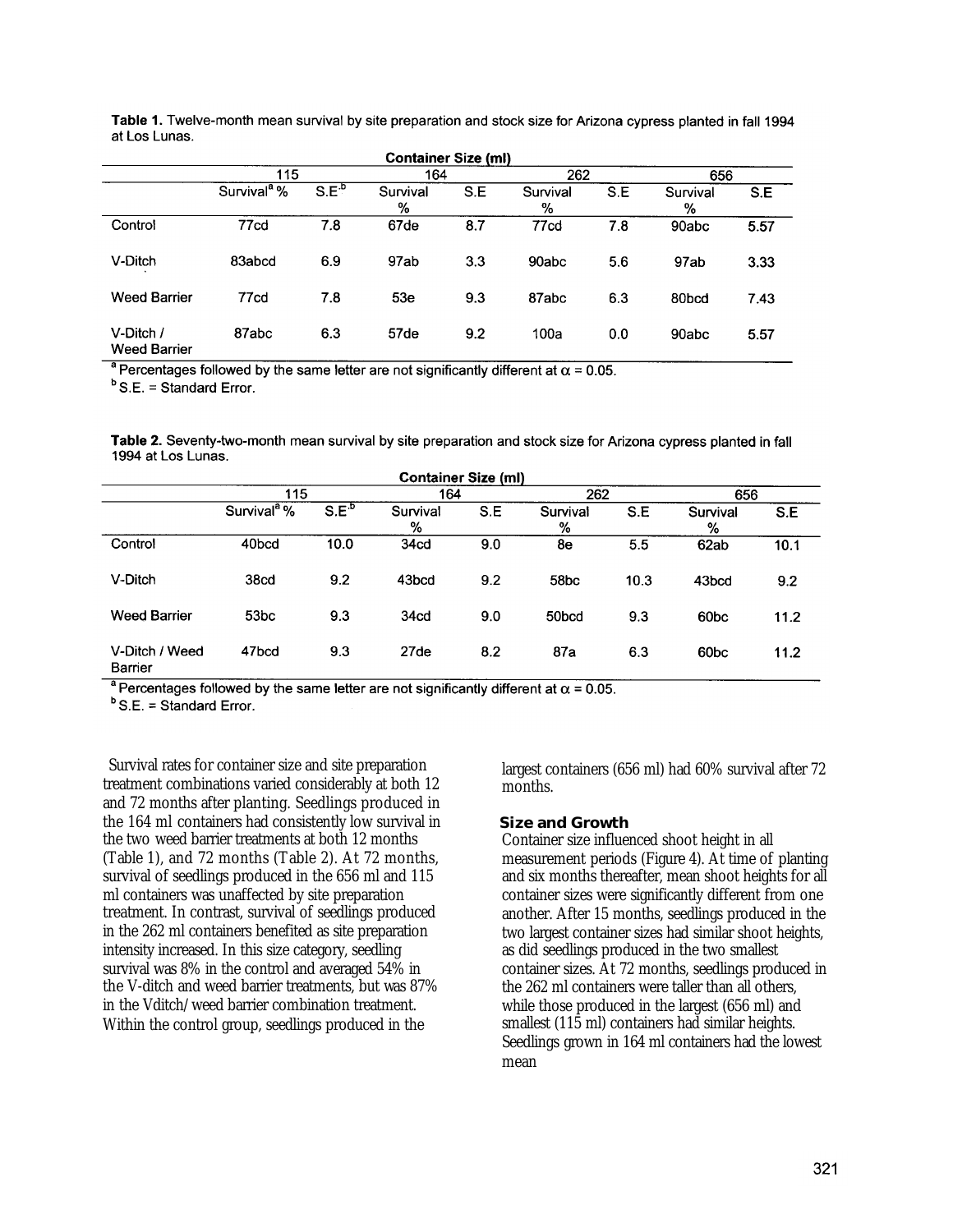

Figure 4. Mean height by stock size for Arizona cypress planted in fall 1994 at Los Lunas. Means within same letter groupings did not differ significantly within each year at  $\alpha = 0.05$ .



Figure 5. Mean relative height increment by stock size of Arizona cypress from time of planting to 72 months. Means within same letter grouping did not differ significantly within each year at  $\alpha = 0.05$ .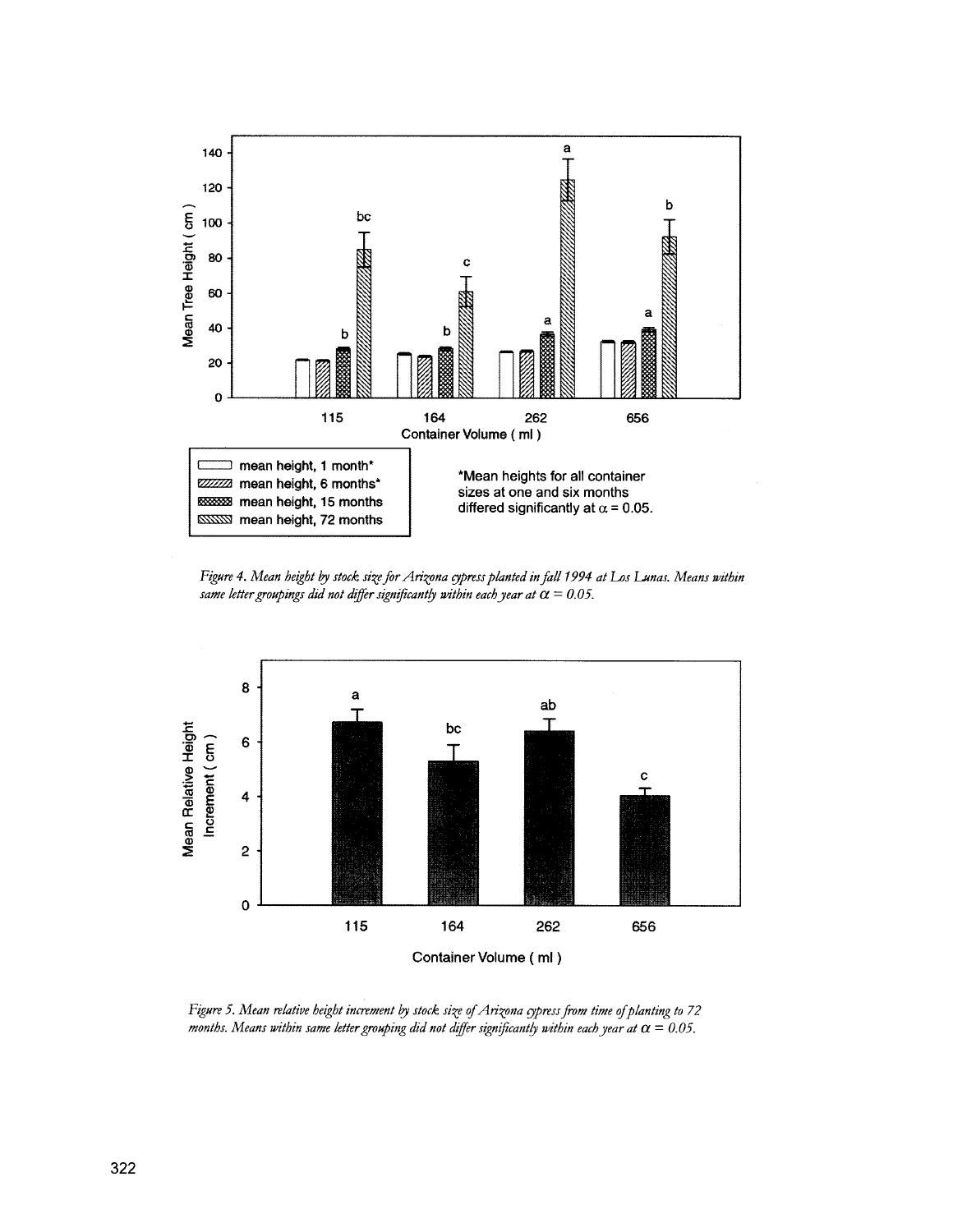

Figure 6. Mean height by site preparation technique for Arizona cypress 72 months after fall 1994 planting at Los Lunas. Means within same letter grouping did not differ significantly within each year at  $\alpha = 0.05$ .

height, but were not different than seedlings produced in the 115 ml containers. Seventy-two month relative height increment was greatest for seedlings produced in the smallest containers and lowest for those produced in the largest containers (Figure 5). Seedlings produced in the two intermediate container sizes had relative height increments comparable to each other. Relative height increment was also similar between the 115 and 262 ml sizes, and the 164 and 656 ml sizes. Site preparation treatments containing weed barrier increased 72 month seedling height relative to the control and V-ditch treatments (Figure 6). Mean seedling height for the two weed barrier treatments was 113 cm. In comparison, mean seedling height was 61 cm for seedlings growing in the control and Vditch site preparation treatments. After 72 months, seedlings growing in the V-ditch treatment were small, but not significantly different from seedlings growing in the control treatment.

Trees in the weed barrier/V-ditch plots grown in 262 ml containers had a mean height of 193 cm after 72 months, which were substantially taller

than trees growing in any other treatment combination (Table 3). The smallest mean height of 14.8 cm was found in trees from 262 ml containers grown in the untreated control plots. Height means within the weed barrier treatment were more similar across stock sizes than the other two site preparations.

#### **DISCUSSION**

The most widely recommended site preparation technique for windbreak establishment in New Mexico is a V-ditch/weed barrier combination with drip irrigation (Brown and others 1992). While this protocol often results in survival rates of greater than 90% after one year (Harrington unpublished data), many sites lack an available or reliable water source for irrigation. Furthermore, drip irrigation systems can be cost prohibitive to install and/or maintain (Table 4).

While no overwhelming trends appeared in either site preparation treatment or stock size in this study, three notable outcomes were observed. First, in the absence of any site preparation, the largest stock size had the highest (60%) survival,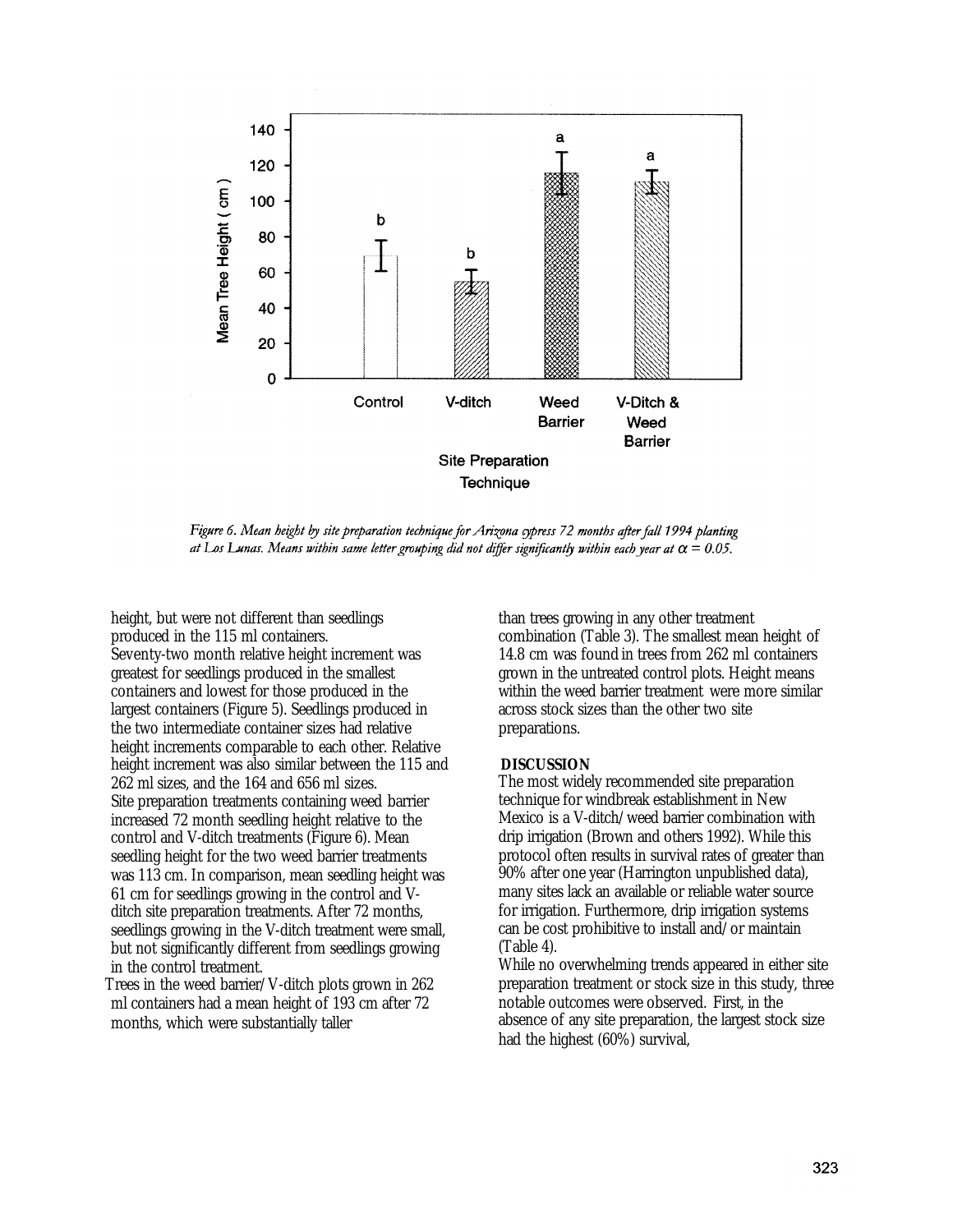| .                         |                           |                  |        |                            |         |      |        |      |
|---------------------------|---------------------------|------------------|--------|----------------------------|---------|------|--------|------|
|                           |                           |                  |        | <b>Container Size (ml)</b> |         |      |        |      |
|                           | 115                       |                  | 164    |                            | 262     |      | 656    |      |
|                           | <b>Height<sup>a</sup></b> | S.E <sup>b</sup> | Height | S.E                        | Height  | S.E  | Height | S.E  |
| Control                   | 64cdef                    | 16.1             | 64cdef | 15.7                       | 15f     | 10.0 | 107bcd | 16.5 |
| V-Ditch                   | 52def                     | 14.3             | 39f    | 10.4                       | 80bcdef | 16.1 | 55def  | 12.5 |
| <b>Weed Barrier</b>       | 108bc                     | 20.1             | 105bcd | 25.0                       | 122b    | 23.4 | 128b   | 27.5 |
| V-Ditch / Weed<br>Barrier | 97bcde                    | 20.5             | 52ef   | 16.7                       | 194a    | 17.0 | 98bcde | 20.2 |

Table 3. Seventy-two-month mean height (cm) by site preparation and stock size for Arizona cypress planted in fall 1994 at Los Lunas.

<sup>a</sup> Heights followed by the same letter are not significantly different at  $\alpha$  = 0.05.

 $B$  S.E. = Standard Error.

Table 4. Estimated<sup>1</sup> costs of establishing windbreaks in New Mexico based on material costs of plant material and site preparation material. Costs are presented on a per 300m (1000 feet) of windbreak basis.

| Stock (Container) Size (ml)      |       |       |       |       |  |  |  |  |
|----------------------------------|-------|-------|-------|-------|--|--|--|--|
|                                  | 115   | 164   | 262   | 656   |  |  |  |  |
| <b>Site Preparation</b>          |       |       |       |       |  |  |  |  |
| Control                          | \$70  | \$80  | \$130 | \$175 |  |  |  |  |
| V-Ditch Alone                    | \$70  | \$80  | \$130 | \$175 |  |  |  |  |
| <b>Weed Barrier</b><br>Alone     | \$622 | \$632 | \$682 | \$727 |  |  |  |  |
| <b>Drip Alone</b>                | \$202 | \$212 | \$262 | \$307 |  |  |  |  |
| V-Ditch & Weed<br>Barrier        | \$622 | \$632 | \$682 | \$727 |  |  |  |  |
| Drip & Weed<br><b>Barrier</b>    | \$754 | \$764 | \$814 | \$859 |  |  |  |  |
| V-Ditch, Weed<br>Barrier, & Drip | \$754 | \$764 | \$814 | \$859 |  |  |  |  |

<sup>1</sup>Estimates based on average of 2 to 3 quotes or catalog prices for the

materials. In the case of seedling costs some were estimated, as they are not commercially available.

and almost 50% more than any other stock size evaluated. This may have been due to this plant material being better able to compete with existing vegetation. The larger root system volume and shoot size (Maiers 1997) associated with this stock type may have allowed them to compete with neighboring vegetation for site resources (in other words, soil moisture and light) more effectively. In this study and those published elsewhere, one of two trends usually occur in seedling survival

relative to stock size. Survival is either unaffected by stock size or larger stock has greater survival (Amidon and others 1981; Harrington and Maiers 1999; Harrington and Loveall unpublished data). A second notable and somewhat perplexing outcome in this study was the high mortality of stock produced in the 164 ml containers after the first growing season. Evaluation of stock attributes, including root volume, shoot height, root: shoot ratio found no unique features associated with this stock size (Maiers 1997). **In**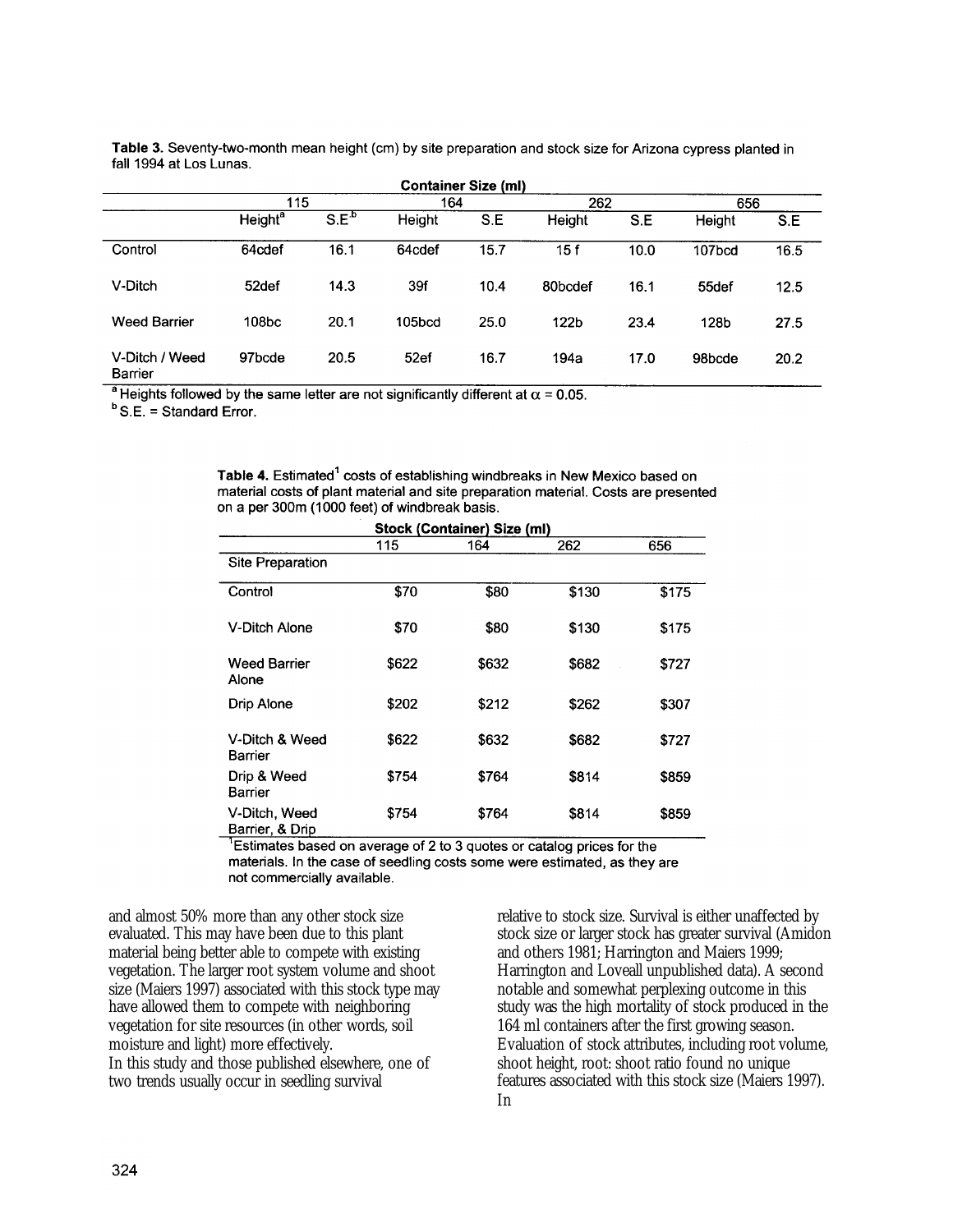three subsequent spring plantings related to this study, the 164 ml stock type was consistently intermediate in survival when compared to seedlings produced in the other three container sizes (Maiers and Harrington 1999). A third notable outcome of this study was the exceptional performance of the 262 ml stock size in the combined V-ditch and weed barrier site preparation treatment. This treatment combination resulted in greatest survival (87%) along with the largest trees after 72 months (190 cm). This survival rate is considerably higher than the 72 month survival rate (36%) of spring planted Arizona cypress in New Mexico produced in the 262 ml container (Harrington and Loveall, unpublished data). As in this study, seedlings were only irrigated at time of planting. An overall objective of site preparation is to improve seedling survival and growth by conserving site resources. In the arid and semiarid southwest, water is often the most limiting site feature to seedling establishment. Inadequate site preparation in arid and semi-arid environments can result in planting failure (Fisher and Montano 1977; Nickerson 1990). Two techniques to increase moisture availability to plants were examined in this study. First, removing or eliminating competing vegetation and second, harvesting rainfall. The benefits of removing competing vegetation for improving seedling survival and early growth is well documented in the forestry literature. Often times the focus of these efforts is not to improve moisture availability, but to reduce light and nutrient competition. However, in the southwest reducing water loss to competing vegetation can increase transplant survival (Maiers and Harrington 1999). Improving moisture availability by rainfall harvesting has also been shown to be a highly effective technique to improving transplant survival (Al-Qurashi 1997; Maiers and Harrington 1999). Effects of site preparation were not evident in this study until after the first growing season where the two V-ditch treatments improved survival. The Vditch treatment captures and stores rainfall for the seedlings to utilize. In addition, V-ditching appeared to provide some weed control throughout the first and some of the second growing season. After the second growing season, any weed control benefit from V-ditching was not readily apparent at this site or similarly

treated sites elsewhere in New Mexico (Harrington pers. obs.).

A concern of using weed barriers or mulches in the southwest and southern Great Plains is the potential heating effects. Increased surface soil temperatures have been reported for synthetic soil mulches (Peacock and others 1990; Duncan and others 1992; Traux and Gagnon 1993). A study in Finland, found daily soil surface temperatures of up to 50 °C over a polypropylene mulch (Heiskanen and Raitio 1992). During this study, ambient temperatures reached or exceeded 30 °C. Conifer seedling exposures to 36 °C for two hours and 42 °C for one hour have been reported to be lethal (Roberts and Dong 1993). However, AlQurashi (1997) found no difference among control, weed barrier and V-ditch treatments on tree crown, and air and soil temperature within a windbreak study in the Middle Rio Grande Valley. In the same study, air temperature immediately above the weed barrier and control plots ranged from 32.'C to 38 °C for an 8-week period during the growing season. Benefits of the weed barrier site preparation treatments became apparent over time (72 month) in this study since survival and growth of seedlings improved. However, the benefits appeared to be stock size dependent.

#### **REFERENCES**

- Al-Qurashi A. 1997. Influence of site preparation on soil moisture and weed competition in semiarid tree planting. M.S. Thesis. New Mexico State University, Las Cruces, NM. 69 p.
- Amidon TE, Barnett JP, Gallagher HP, McGilvray IM. 1981. A field test of containerized seedlings under drought conditions. In: Guilin RW, Barnett JP, editors. Proceedings, Southern Containerized Forest Tree Seedling Conference; 1981 August 25-27; Savannah, GA. New Orleans, LA: USDA Forest Service, Southern Forest Experiment Station. p 109144.
- Brown D, Brockman H, Houck MJ. 1992. Rainfall harvesting in southwestern windbreaks. In: Proceedings, Society of American Foresters; 1992 National Convention, October 1992; Richmond, VA. p 260-264.